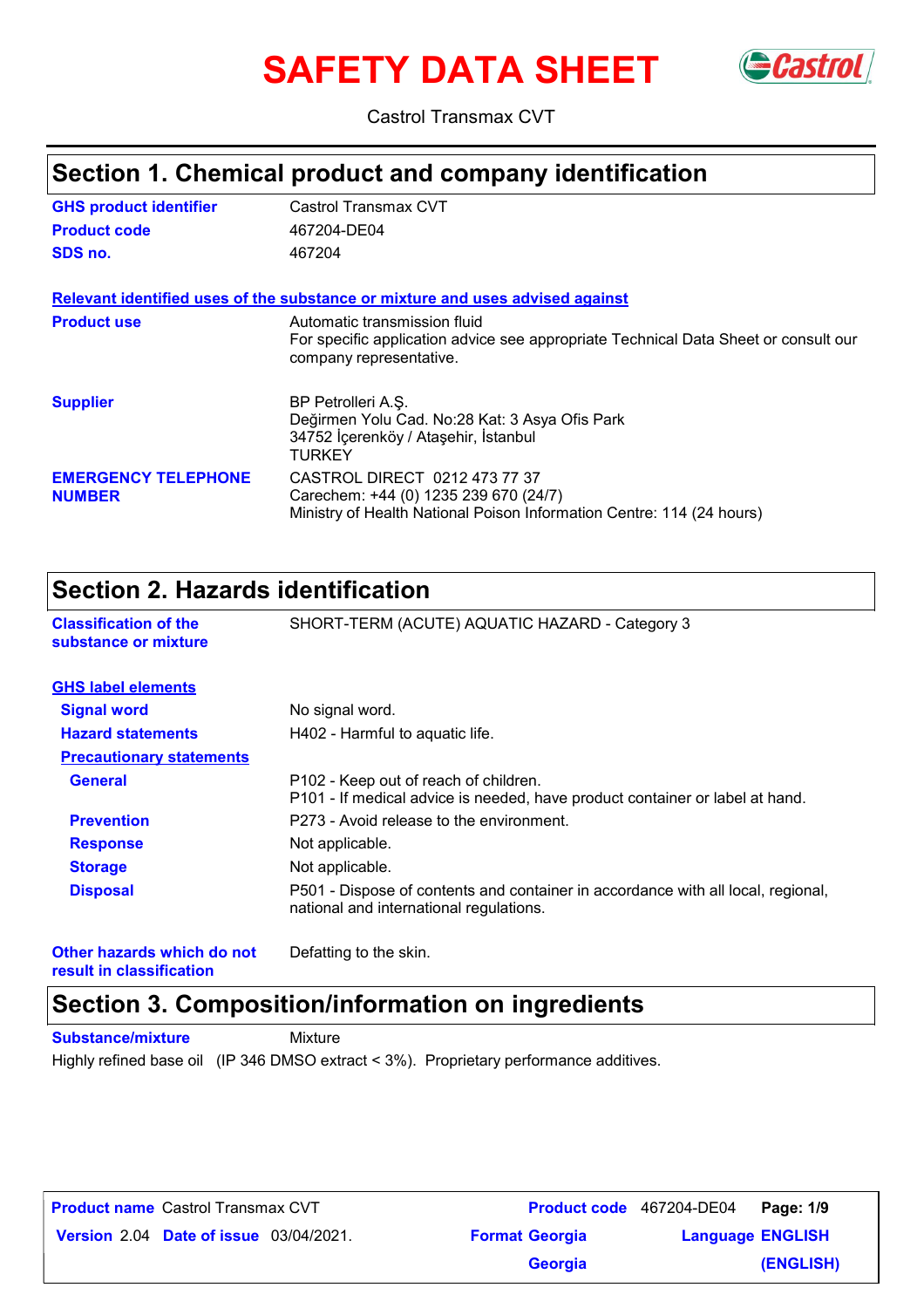### **Section 3. Composition/information on ingredients**

| <b>Ingredient name</b>                                               | $\frac{9}{6}$ | <b>CAS number</b> |
|----------------------------------------------------------------------|---------------|-------------------|
| Distillates (petroleum), hydrotreated light paraffinic               | $≥25 - ≤50$   | 64742-55-8        |
| 2-Propenoic acid, 2-methyl-, butyl ester, polymer with N-[3-         | ~10           | 176487-46-0       |
| (dimethylamino)propyl]-2-methyl-2-propenamide, dodecyl 2-methyl-     |               |                   |
| 2-propenoate, eicosyl 2-methyl-2-propenoate, hexadecyl 2-methyl-     |               |                   |
| 2-propenoate and octadecyl 2-methyl-2-propenoate                     |               |                   |
| Lubricating oils (petroleum), C15-30, hydrotreated neutral oil-based | ≤3            | 72623-86-0        |
| l dimantine                                                          | ≤0.19         | 124-28-7          |
| 2-(2-heptadec-8-enyl-2-imidazolin-1-yl)ethanol                       | ≤0.058        | $95-38-5$         |

**There are no additional ingredients present which, within the current knowledge of the supplier and in the concentrations applicable, are classified as hazardous to health or the environment and hence require reporting in this section.**

**Occupational exposure limits, if available, are listed in Section 8.**

### **Section 4. First aid measures**

**Description of necessary first aid measures**

| <b>Inhalation</b>                                  | In case of inhalation of decomposition products in a fire, symptoms may be delayed.<br>If inhaled, remove to fresh air. The exposed person may need to be kept under<br>medical surveillance for 48 hours. Get medical attention if symptoms occur.                                            |
|----------------------------------------------------|------------------------------------------------------------------------------------------------------------------------------------------------------------------------------------------------------------------------------------------------------------------------------------------------|
| <b>Ingestion</b>                                   | Do not induce vomiting unless directed to do so by medical personnel. Never give<br>anything by mouth to an unconscious person. If unconscious, place in recovery<br>position and get medical attention immediately. Get medical attention if adverse<br>health effects persist or are severe. |
| <b>Skin contact</b>                                | Wash skin thoroughly with soap and water or use recognised skin cleanser.<br>Remove contaminated clothing and shoes. Wash clothing before reuse. Clean<br>shoes thoroughly before reuse. Get medical attention if symptoms occur.                                                              |
| Eye contact                                        | In case of contact, immediately flush eyes with plenty of water for at least 15<br>minutes. Eyelids should be held away from the eyeball to ensure thorough rinsing.<br>Check for and remove any contact lenses. Get medical attention.                                                        |
| Most important symptoms/effects, acute and delayed |                                                                                                                                                                                                                                                                                                |
|                                                    | See Section 11 for more detailed information on health effects and symptoms.                                                                                                                                                                                                                   |
|                                                    | Indication of immediate medical attention and special treatment needed, if necessary                                                                                                                                                                                                           |
| <b>Specific treatments</b>                         | No specific treatment.                                                                                                                                                                                                                                                                         |
| Notoe to physician                                 | In case of inhalation of decomposition products in a fire symptoms may be delayed                                                                                                                                                                                                              |

**Protection of first-aiders** No action shall be taken involving any personal risk or without suitable training. It may be dangerous to the person providing aid to give mouth-to-mouth resuscitation. **Notes to physician** In case of inhalation of decomposition products in a fire, symptoms may be delayed. The exposed person may need to be kept under medical surveillance for 48 hours. Treatment should in general be symptomatic and directed to relieving any effects.

### **Section 5. Firefighting measures**

| <b>Extinguishing media</b>                           |                                                                                                                                                                                                                                                                          |
|------------------------------------------------------|--------------------------------------------------------------------------------------------------------------------------------------------------------------------------------------------------------------------------------------------------------------------------|
| <b>Suitable extinguishing</b><br>media               | Use foam or all-purpose dry chemical to extinguish.                                                                                                                                                                                                                      |
| <b>Unsuitable extinguishing</b><br>media             | Do not use water jet.                                                                                                                                                                                                                                                    |
| <b>Specific hazards arising</b><br>from the chemical | Fire water contaminated with this material must be contained and prevented from<br>being discharged to any waterway, sewer or drain. In a fire or if heated, a pressure<br>increase will occur and the container may burst. This material is harmful to aquatic<br>life. |
| <b>Hazardous thermal</b><br>decomposition products   | Combustion products may include the following:<br>carbon oxides (CO, CO <sub>2</sub> ) (carbon monoxide, carbon dioxide)<br>nitrogen oxides (NO, $NO2$ etc.)                                                                                                             |

| <b>Product name</b> Castrol Transmax CVT      |                       | Product code 467204-DE04 Page: 2/9 |                         |
|-----------------------------------------------|-----------------------|------------------------------------|-------------------------|
| <b>Version 2.04 Date of issue 03/04/2021.</b> | <b>Format Georgia</b> |                                    | <b>Language ENGLISH</b> |
|                                               | Georgia               |                                    | (ENGLISH)               |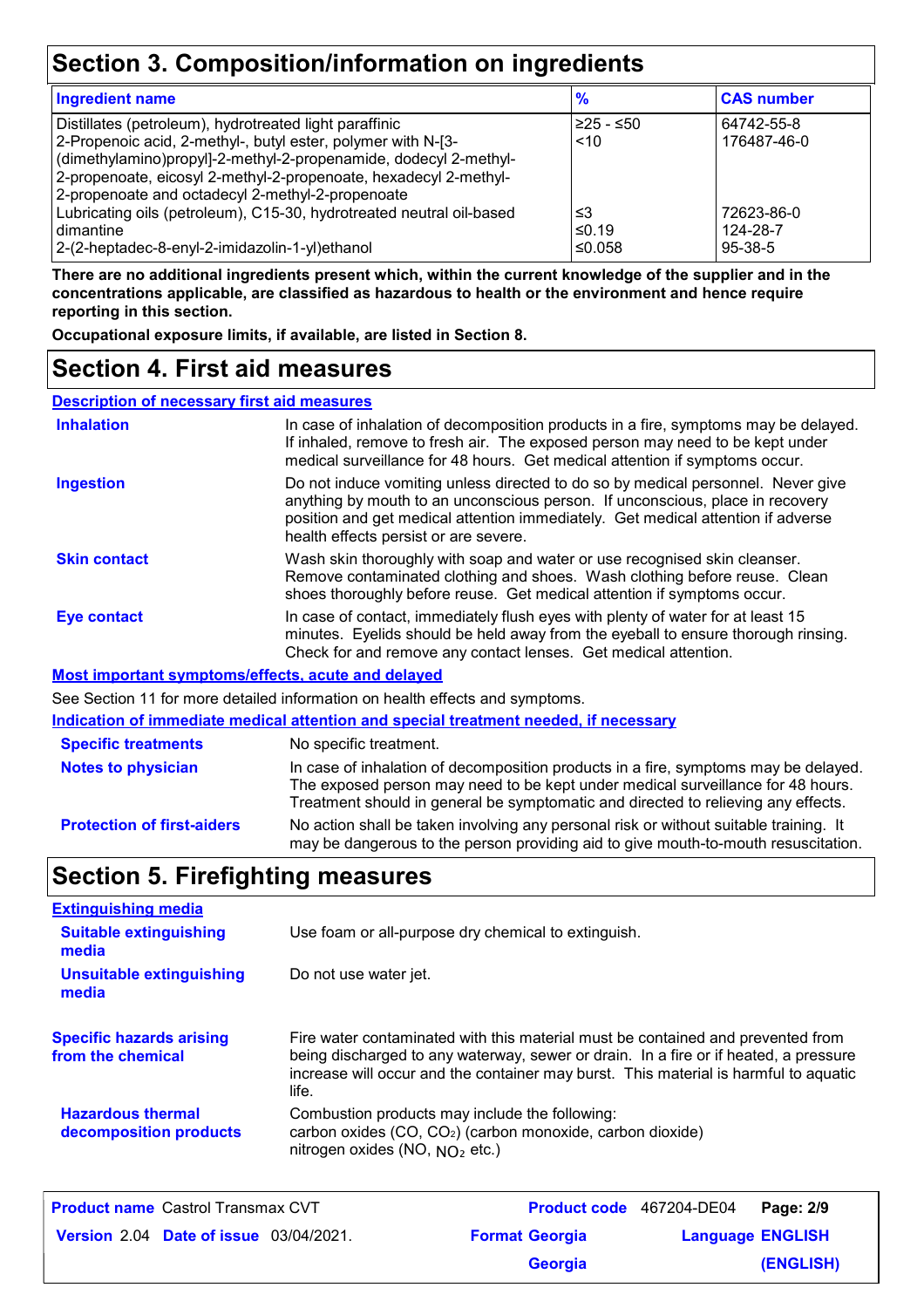### **Section 5. Firefighting measures**

| <b>Special protective actions</b><br>for fire-fighters | Promptly isolate the scene by removing all persons from the vicinity of the incident if<br>there is a fire. No action shall be taken involving any personal risk or without<br>suitable training. |
|--------------------------------------------------------|---------------------------------------------------------------------------------------------------------------------------------------------------------------------------------------------------|
| <b>Special protective</b>                              | Fire-fighters should wear positive pressure self-contained breathing apparatus                                                                                                                    |
| equipment for fire-fighters                            | (SCBA) and full turnout gear.                                                                                                                                                                     |

### **Section 6. Accidental release measures**

#### **Personal precautions, protective equipment and emergency procedures**

| For non-emergency<br>personnel   | No action shall be taken involving any personal risk or without suitable training.<br>Evacuate surrounding areas. Keep unnecessary and unprotected personnel from<br>entering. Do not touch or walk through spilt material. Avoid breathing vapour or<br>mist. Provide adequate ventilation. Put on appropriate personal protective<br>equipment. Floors may be slippery; use care to avoid falling. Contact emergency<br>personnel. |
|----------------------------------|--------------------------------------------------------------------------------------------------------------------------------------------------------------------------------------------------------------------------------------------------------------------------------------------------------------------------------------------------------------------------------------------------------------------------------------|
| For emergency responders         | Entry into a confined space or poorly ventilated area contaminated with vapour, mist<br>or fume is extremely hazardous without the correct respiratory protective equipment<br>and a safe system of work. Wear self-contained breathing apparatus. Wear a<br>suitable chemical protective suit. Chemical resistant boots. See also the<br>information in "For non-emergency personnel".                                              |
| <b>Environmental precautions</b> | Avoid dispersal of spilt material and runoff and contact with soil, waterways, drains<br>and sewers. Inform the relevant authorities if the product has caused environmental<br>pollution (sewers, waterways, soil or air). Water polluting material. May be harmful<br>to the environment if released in large quantities.                                                                                                          |

#### **Methods and material for containment and cleaning up**

| <b>Small spill</b> | Stop leak if without risk. Move containers from spill area. Absorb with an inert<br>material and place in an appropriate waste disposal container. Dispose of via a<br>licensed waste disposal contractor.                                                                                                                                                                                                                                                                                                               |
|--------------------|--------------------------------------------------------------------------------------------------------------------------------------------------------------------------------------------------------------------------------------------------------------------------------------------------------------------------------------------------------------------------------------------------------------------------------------------------------------------------------------------------------------------------|
| <b>Large spill</b> | Stop leak if without risk. Move containers from spill area. Approach the release<br>from upwind. Prevent entry into sewers, water courses, basements or confined<br>areas. Contain and collect spillage with non-combustible, absorbent material e.g.<br>sand, earth, vermiculite or diatomaceous earth and place in container for disposal<br>according to local regulations. Contaminated absorbent material may pose the<br>same hazard as the spilt product. Dispose of via a licensed waste disposal<br>contractor. |

### **Section 7. Handling and storage**

#### **Precautions for safe handling**

| <b>Protective measures</b>                       | Put on appropriate personal protective equipment (see Section 8). Do not ingest.<br>Avoid contact with eyes, skin and clothing. Avoid breathing vapour or mist. Keep in<br>the original container or an approved alternative made from a compatible material,<br>kept tightly closed when not in use. Empty containers retain product residue and<br>can be hazardous. Do not reuse container. Avoid contact of spilt material and<br>runoff with soil and surface waterways. |
|--------------------------------------------------|-------------------------------------------------------------------------------------------------------------------------------------------------------------------------------------------------------------------------------------------------------------------------------------------------------------------------------------------------------------------------------------------------------------------------------------------------------------------------------|
| <b>Advice on general</b><br>occupational hygiene | Eating, drinking and smoking should be prohibited in areas where this material is<br>handled, stored and processed. Wash thoroughly after handling. Remove<br>contaminated clothing and protective equipment before entering eating areas. See<br>also Section 8 for additional information on hygiene measures.                                                                                                                                                              |

| <b>Product name Castrol Transmax CVT</b> |                                               |                       |         | <b>Product code</b> 467204-DE04 Page: 3/9 |           |
|------------------------------------------|-----------------------------------------------|-----------------------|---------|-------------------------------------------|-----------|
|                                          | <b>Version 2.04 Date of issue 03/04/2021.</b> | <b>Format Georgia</b> |         | <b>Language ENGLISH</b>                   |           |
|                                          |                                               |                       | Georgia |                                           | (ENGLISH) |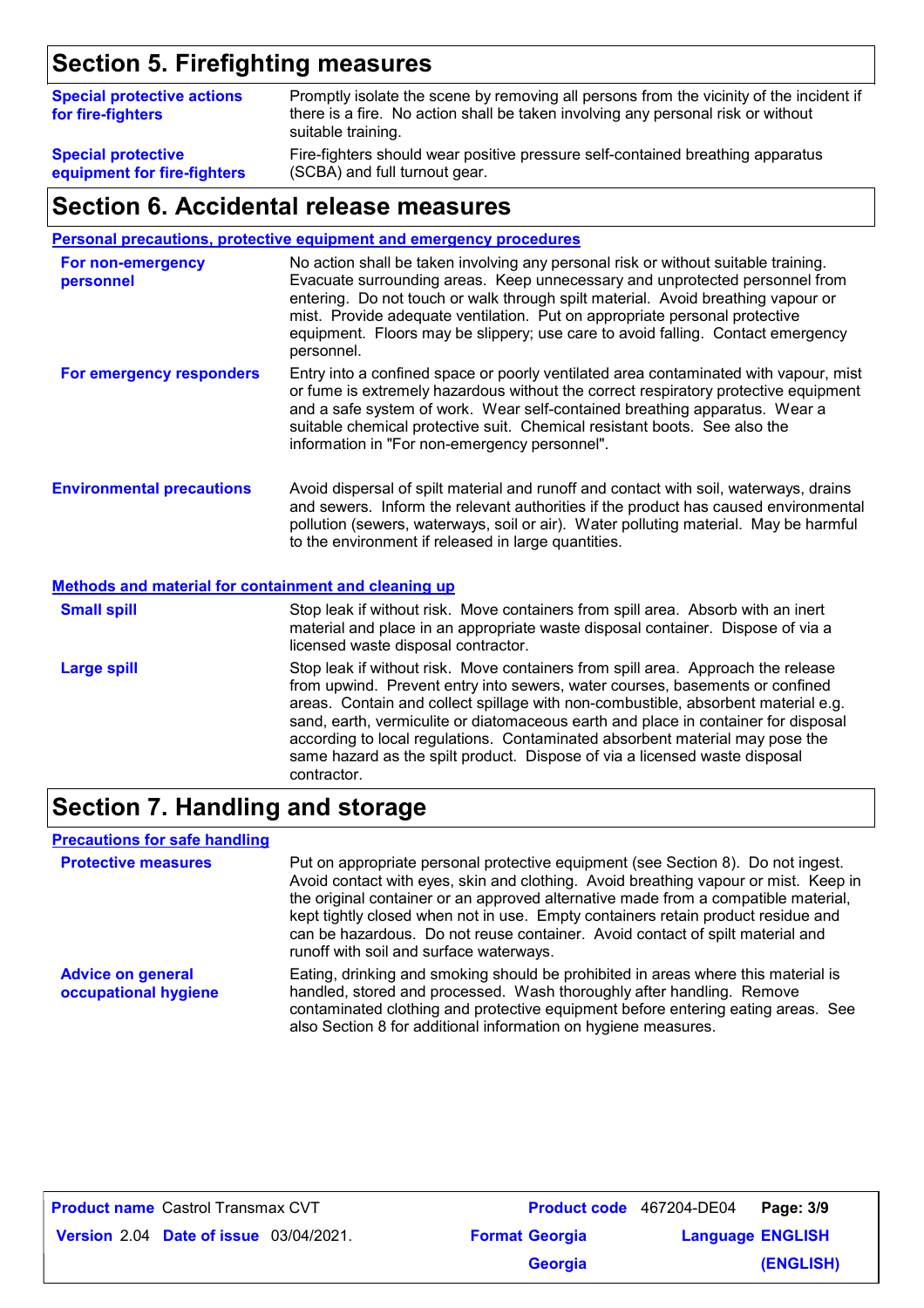### **Section 7. Handling and storage**

| <b>Conditions for safe storage,</b><br>including any<br><b>incompatibilities</b> | Store in accordance with local regulations. Store in original container protected<br>from direct sunlight in a dry, cool and well-ventilated area, away from incompatible<br>materials (see Section 10) and food and drink. Keep container tightly closed and<br>sealed until ready for use. Store and use only in equipment/containers designed for<br>use with this product. Containers that have been opened must be carefully resealed<br>and kept upright to prevent leakage. Do not store in unlabelled containers. Use<br>appropriate containment to avoid environmental contamination. |
|----------------------------------------------------------------------------------|------------------------------------------------------------------------------------------------------------------------------------------------------------------------------------------------------------------------------------------------------------------------------------------------------------------------------------------------------------------------------------------------------------------------------------------------------------------------------------------------------------------------------------------------------------------------------------------------|
| <b>Not suitable</b>                                                              | Prolonged exposure to elevated temperature.                                                                                                                                                                                                                                                                                                                                                                                                                                                                                                                                                    |

### **Section 8. Exposure controls/personal protection**

### **Control parameters**

**Occupational exposure limits**

| <b>Ingredient name</b>                         | <b>Exposure limits</b>                                                                                                                                                                                              |
|------------------------------------------------|---------------------------------------------------------------------------------------------------------------------------------------------------------------------------------------------------------------------|
| 2-(2-heptadec-8-enyl-2-imidazolin-1-yl)ethanol | <b>Ministry of Health and Social</b><br>Development MAC (Russian Federation).<br>Inhalation sensitiser.<br>STEL: 0.1 mg/m <sup>3</sup> 15 minutes. Issued/<br>Revised: 6/2003 Form: mixture of vapor and<br>aerosol |

Whilst specific OELs for certain components may be shown in this section, other components may be present in any mist, vapour or dust produced. Therefore, the specific OELs may not be applicable to the product as a whole and are provided for guidance only.

| <b>Appropriate engineering</b><br><b>controls</b> | Provide exhaust ventilation or other engineering controls to keep the relevant<br>airborne concentrations below their respective occupational exposure limits.<br>All activities involving chemicals should be assessed for their risks to health, to<br>ensure exposures are adequately controlled. Personal protective equipment should<br>only be considered after other forms of control measures (e.g. engineering controls)<br>have been suitably evaluated. Personal protective equipment should conform to<br>appropriate standards, be suitable for use, be kept in good condition and properly<br>maintained.<br>Your supplier of personal protective equipment should be consulted for advice on<br>selection and appropriate standards. For further information contact your national<br>organisation for standards.<br>The final choice of protective equipment will depend upon a risk assessment. It is<br>important to ensure that all items of personal protective equipment are compatible. |
|---------------------------------------------------|---------------------------------------------------------------------------------------------------------------------------------------------------------------------------------------------------------------------------------------------------------------------------------------------------------------------------------------------------------------------------------------------------------------------------------------------------------------------------------------------------------------------------------------------------------------------------------------------------------------------------------------------------------------------------------------------------------------------------------------------------------------------------------------------------------------------------------------------------------------------------------------------------------------------------------------------------------------------------------------------------------------|
| <b>Environmental exposure</b><br><b>controls</b>  | Emissions from ventilation or work process equipment should be checked to ensure<br>they comply with the requirements of environmental protection legislation. In some<br>cases, fume scrubbers, filters or engineering modifications to the process<br>equipment will be necessary to reduce emissions to acceptable levels.                                                                                                                                                                                                                                                                                                                                                                                                                                                                                                                                                                                                                                                                                 |
| <b>Individual protection measures</b>             |                                                                                                                                                                                                                                                                                                                                                                                                                                                                                                                                                                                                                                                                                                                                                                                                                                                                                                                                                                                                               |
| <b>Hygiene measures</b>                           | Wash hands, forearms and face thoroughly after handling chemical products, before<br>eating, smoking and using the lavatory and at the end of the working period.<br>Appropriate techniques should be used to remove potentially contaminated clothing.<br>Wash contaminated clothing before reusing. Ensure that eyewash stations and<br>safety showers are close to the workstation location.                                                                                                                                                                                                                                                                                                                                                                                                                                                                                                                                                                                                               |

**Skin protection**

**Eye/face protection** Safety glasses with side shields.

| <b>Product name</b> Castrol Transmax CVT      |                       | <b>Product code</b> 467204-DE04 | Page: 4/9 |
|-----------------------------------------------|-----------------------|---------------------------------|-----------|
| <b>Version 2.04 Date of issue 03/04/2021.</b> | <b>Format Georgia</b> | <b>Language ENGLISH</b>         |           |
|                                               | <b>Georgia</b>        |                                 | (ENGLISH) |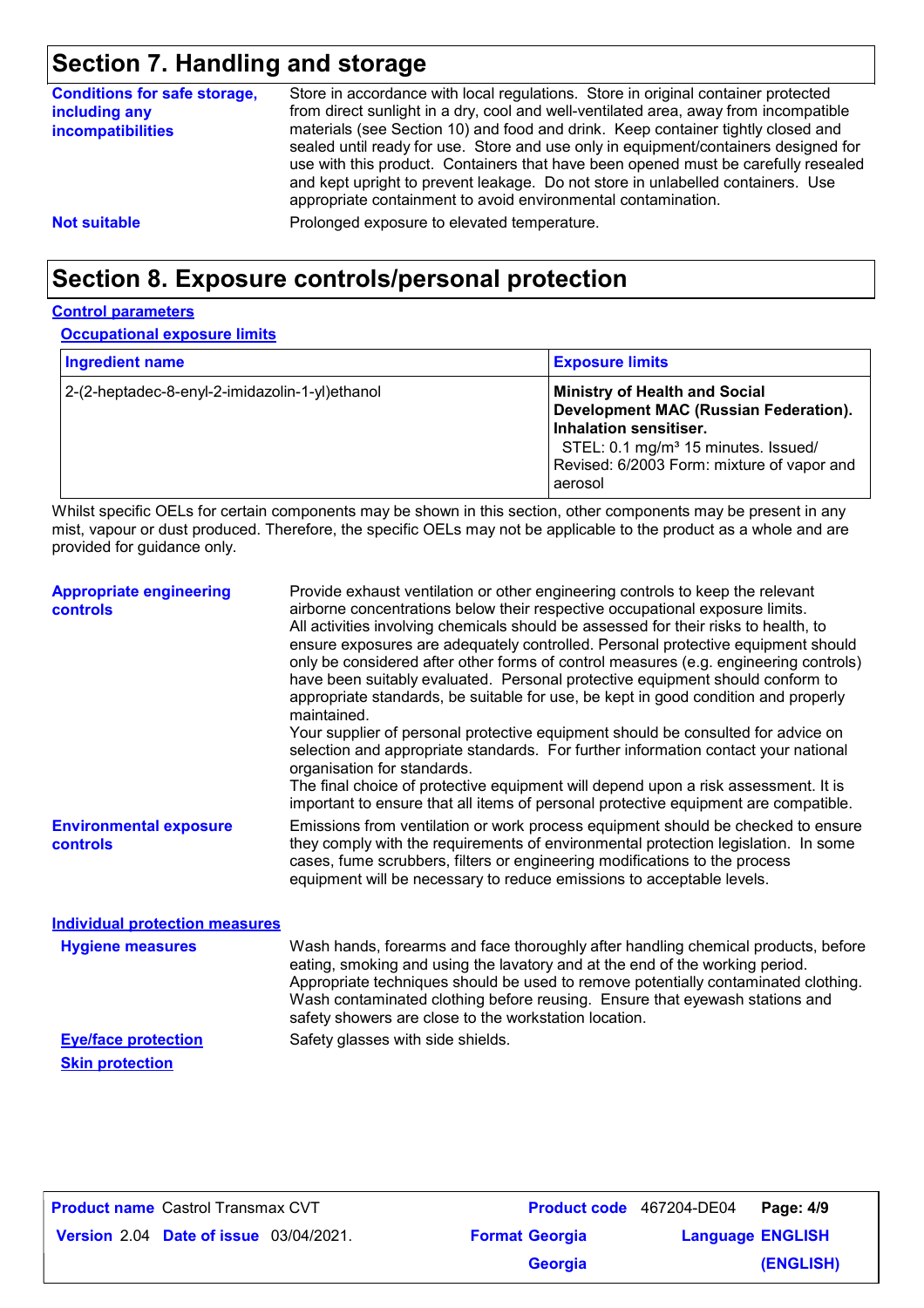## **Section 8. Exposure controls/personal protection**

| <b>Hand protection</b>        | Wear protective gloves if prolonged or repeated contact is likely. Wear chemical<br>resistant gloves. Recommended: Nitrile gloves. The correct choice of protective<br>gloves depends upon the chemicals being handled, the conditions of work and use,<br>and the condition of the gloves (even the best chemically resistant glove will break<br>down after repeated chemical exposures). Most gloves provide only a short time of<br>protection before they must be discarded and replaced. Because specific work<br>environments and material handling practices vary, safety procedures should be<br>developed for each intended application. Gloves should therefore be chosen in<br>consultation with the supplier/manufacturer and with a full assessment of the<br>working conditions. |
|-------------------------------|-------------------------------------------------------------------------------------------------------------------------------------------------------------------------------------------------------------------------------------------------------------------------------------------------------------------------------------------------------------------------------------------------------------------------------------------------------------------------------------------------------------------------------------------------------------------------------------------------------------------------------------------------------------------------------------------------------------------------------------------------------------------------------------------------|
| <b>Body protection</b>        | Use of protective clothing is good industrial practice.<br>Personal protective equipment for the body should be selected based on the task<br>being performed and the risks involved and should be approved by a specialist<br>before handling this product.<br>Cotton or polyester/cotton overalls will only provide protection against light<br>superficial contamination that will not soak through to the skin. Overalls should be<br>laundered on a regular basis. When the risk of skin exposure is high (e.g. when<br>cleaning up spillages or if there is a risk of splashing) then chemical resistant aprons<br>and/or impervious chemical suits and boots will be required.                                                                                                           |
| <b>Respiratory protection</b> | In case of insufficient ventilation, wear suitable respiratory equipment.<br>The correct choice of respiratory protection depends upon the chemicals being<br>handled, the conditions of work and use, and the condition of the respiratory<br>equipment. Safety procedures should be developed for each intended application.<br>Respiratory protection equipment should therefore be chosen in consultation with<br>the supplier/manufacturer and with a full assessment of the working conditions.                                                                                                                                                                                                                                                                                           |

## **Section 9. Physical and chemical properties**

| <b>Appearance</b>                                 |                                                                                                                               |
|---------------------------------------------------|-------------------------------------------------------------------------------------------------------------------------------|
| <b>Physical state</b>                             | Liquid.                                                                                                                       |
| <b>Colour</b>                                     | Red.                                                                                                                          |
| <b>Odour</b>                                      | Not available.                                                                                                                |
| <b>Odour threshold</b>                            | Not available.                                                                                                                |
| pH                                                | Not applicable.                                                                                                               |
| <b>Melting point</b>                              | Not available.                                                                                                                |
| <b>Boiling point</b>                              | Not available.                                                                                                                |
| <b>Flash point</b>                                | Open cup: >160°C (>320°F) [Cleveland.]                                                                                        |
| <b>Evaporation rate</b>                           | Not available.                                                                                                                |
| <b>Flammability (solid, gas)</b>                  | Not applicable. Based on - Physical state                                                                                     |
| Lower and upper explosive<br>(flammable) limits   | Not available.                                                                                                                |
| <b>Vapour pressure</b>                            | Not available.                                                                                                                |
| <b>Vapour density</b>                             | Not available.                                                                                                                |
| <b>Relative density</b>                           | Not available.                                                                                                                |
| <b>Density</b>                                    | <1000 kg/m <sup>3</sup> (<1 g/cm <sup>3</sup> ) at 15°C                                                                       |
| <b>Solubility</b>                                 | insoluble in water.                                                                                                           |
| <b>Partition coefficient: n-</b><br>octanol/water | Not available.                                                                                                                |
| <b>Auto-ignition temperature</b>                  | Not available.                                                                                                                |
| <b>Decomposition temperature</b>                  | Not available.                                                                                                                |
| <b>Viscosity</b>                                  | Kinematic: 33.81 mm <sup>2</sup> /s (33.81 cSt) at $40^{\circ}$ C<br>Kinematic: 7.146 mm <sup>2</sup> /s (7.146 cSt) at 100°C |

| <b>Product name</b> Castrol Transmax CVT      |  |                       | <b>Product code</b> 467204-DE04 | Page: 5/9 |
|-----------------------------------------------|--|-----------------------|---------------------------------|-----------|
| <b>Version 2.04 Date of issue 03/04/2021.</b> |  | <b>Format Georgia</b> | <b>Language ENGLISH</b>         |           |
|                                               |  | <b>Georgia</b>        |                                 | (ENGLISH) |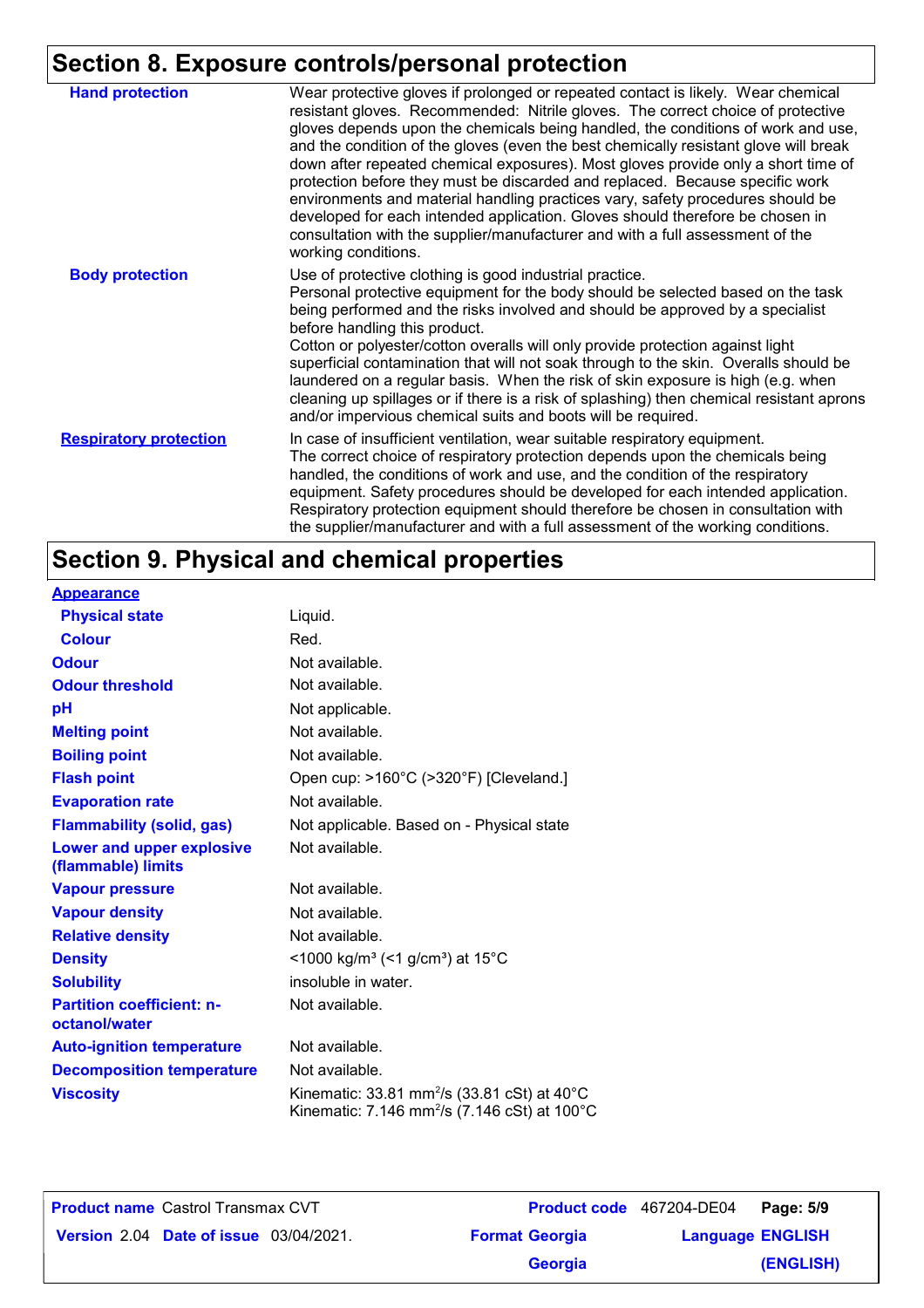### **Section 10. Stability and reactivity**

|                                                     | The continued to the contribution of the contribution of the contribution of the contribution of the                                                                       |
|-----------------------------------------------------|----------------------------------------------------------------------------------------------------------------------------------------------------------------------------|
| <b>Hazardous decomposition</b><br>products          | Under normal conditions of storage and use, hazardous decomposition products<br>should not be produced.                                                                    |
| <b>Incompatible materials</b>                       | Reactive or incompatible with the following materials: oxidising materials.                                                                                                |
| <b>Conditions to avoid</b>                          | Avoid all possible sources of ignition (spark or flame).                                                                                                                   |
| <b>Possibility of hazardous</b><br><b>reactions</b> | Under normal conditions of storage and use, hazardous reactions will not occur.<br>Under normal conditions of storage and use, hazardous polymerisation will not<br>occur. |
| <b>Chemical stability</b>                           | The product is stable.                                                                                                                                                     |
| <b>Reactivity</b>                                   | No specific test data available for this product. Refer to Conditions to avoid and<br>Incompatible materials for additional information.                                   |

### **Section 11. Toxicological information**

#### **Information on toxicological effects**

#### **Specific target organ toxicity (repeated exposure)**

| <b>Name</b>                                    | <b>Category</b> | <b>Route of</b><br>exposure | <b>Target organs</b>        |
|------------------------------------------------|-----------------|-----------------------------|-----------------------------|
| 2-(2-heptadec-8-enyl-2-imidazolin-1-yl)ethanol | Category 2      | oral                        | digestive system,<br>thymus |

#### **Aspiration hazard**

| <b>Name</b>                                                          | <b>Result</b>                         |
|----------------------------------------------------------------------|---------------------------------------|
| Distillates (petroleum), hydrotreated light paraffinic               | <b>ASPIRATION HAZARD - Category 1</b> |
| Lubricating oils (petroleum), C15-30, hydrotreated neutral oil-based | <b>ASPIRATION HAZARD - Category 1</b> |

**Information on likely routes**  Routes of entry anticipated: Dermal, Inhalation.

|  |  | of exposure |  |  |  |
|--|--|-------------|--|--|--|
|--|--|-------------|--|--|--|

| <b>Potential acute health effects</b> |
|---------------------------------------|
|---------------------------------------|

| Eye contact         | No known significant effects or critical hazards.                                                                   |
|---------------------|---------------------------------------------------------------------------------------------------------------------|
| <b>Inhalation</b>   | Exposure to decomposition products may cause a health hazard. Serious effects<br>may be delayed following exposure. |
| <b>Skin contact</b> | Defatting to the skin. May cause skin dryness and irritation.                                                       |
| <b>Ingestion</b>    | No known significant effects or critical hazards.                                                                   |

#### **Symptoms related to the physical, chemical and toxicological characteristics**

| <b>Eye contact</b>  | No specific data.                                                                                                           |
|---------------------|-----------------------------------------------------------------------------------------------------------------------------|
| <b>Inhalation</b>   | May be harmful by inhalation if exposure to vapour, mists or fumes resulting from<br>thermal decomposition products occurs. |
| <b>Skin contact</b> | Adverse symptoms may include the following:<br>irritation<br>dryness<br>cracking                                            |
| <b>Ingestion</b>    | No specific data.                                                                                                           |
|                     |                                                                                                                             |

#### **Delayed and immediate effects as well as chronic effects from short and long-term exposure**

**Eye contact Exercise 2018** Potential risk of transient stinging or redness if accidental eye contact occurs.

| <b>Product name</b> Castrol Transmax CVT      |                       | <b>Product code</b> 467204-DE04 | Page: 6/9 |
|-----------------------------------------------|-----------------------|---------------------------------|-----------|
| <b>Version 2.04 Date of issue 03/04/2021.</b> | <b>Format Georgia</b> | <b>Language ENGLISH</b>         |           |
|                                               | Georgia               |                                 | (ENGLISH) |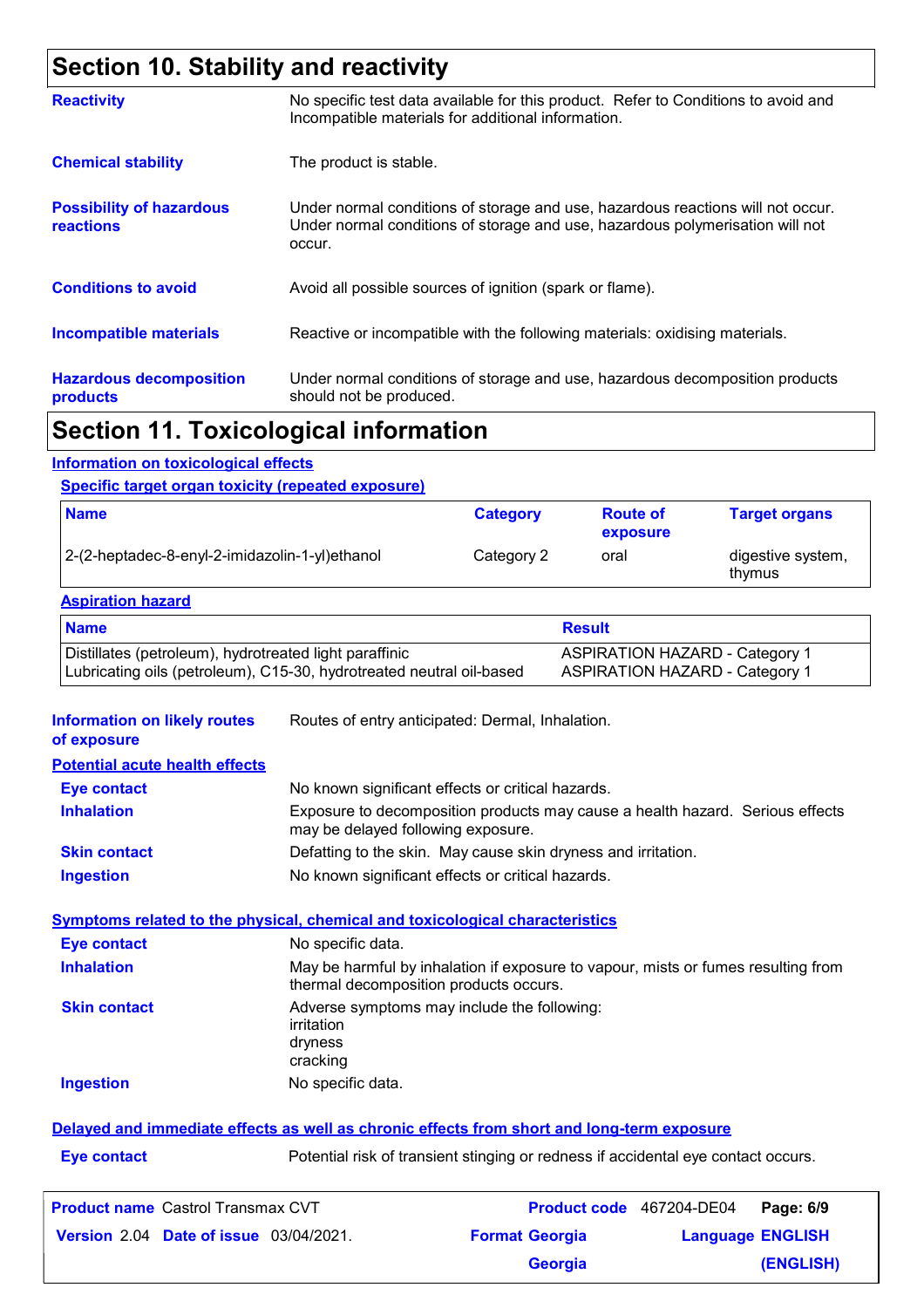### **Section 11. Toxicological information**

| <b>Skin contact</b>                     | Prolonged or repeated contact can defat the skin and lead to irritation, cracking and/<br>or dermatitis. |
|-----------------------------------------|----------------------------------------------------------------------------------------------------------|
| <b>Ingestion</b>                        | Ingestion of large quantities may cause nausea and diarrhoea.                                            |
| <b>Potential chronic health effects</b> |                                                                                                          |
| <b>General</b>                          | No known significant effects or critical hazards.                                                        |
| <b>Carcinogenicity</b>                  | No known significant effects or critical hazards.                                                        |
| <b>Mutagenicity</b>                     | No known significant effects or critical hazards.                                                        |
| <b>Teratogenicity</b>                   | No known significant effects or critical hazards.                                                        |
| <b>Developmental effects</b>            | No known significant effects or critical hazards.                                                        |
| <b>Fertility effects</b>                | No known significant effects or critical hazards.                                                        |

### **Section 12. Ecological information**

**Environmental effects** This material is harmful to aquatic life.

#### **Persistence and degradability**

Not expected to be rapidly degradable.

#### **Bioaccumulative potential**

This product is not expected to bioaccumulate through food chains in the environment.

#### **Mobility in soil**

**Mobility** Spillages may penetrate the soil causing ground water contamination. **Other ecological information** Spills may form a film on water surfaces causing physical damage to organisms. Oxygen transfer could also be impaired.

### **Section 13. Disposal considerations**

The generation of waste should be avoided or minimised wherever possible. Significant quantities of waste product residues should not be disposed of via the foul sewer but processed in a suitable effluent treatment plant. Dispose of surplus and non-recyclable products via a licensed waste disposal contractor. Disposal of this product, solutions and any by-products should at all times comply with the requirements of environmental protection and waste disposal legislation and any regional local authority requirements. Waste packaging should be recycled. Incineration or landfill should only be considered when recycling is not feasible. This material and its container must be disposed of in a safe way. Care should be taken when handling emptied containers that have not been cleaned or rinsed out. Empty containers or liners may retain some product residues. Avoid dispersal of spilt material and runoff and contact with soil, waterways, drains and sewers. **Disposal methods**

### **Section 14. Transport information**

| <b>Product name Castrol Transmax CVT</b>      |                       | Product code 467204-DE04 Page: 7/9 |           |
|-----------------------------------------------|-----------------------|------------------------------------|-----------|
| <b>Version 2.04 Date of issue 03/04/2021.</b> | <b>Format Georgia</b> | <b>Language ENGLISH</b>            |           |
|                                               | <b>Georgia</b>        |                                    | (ENGLISH) |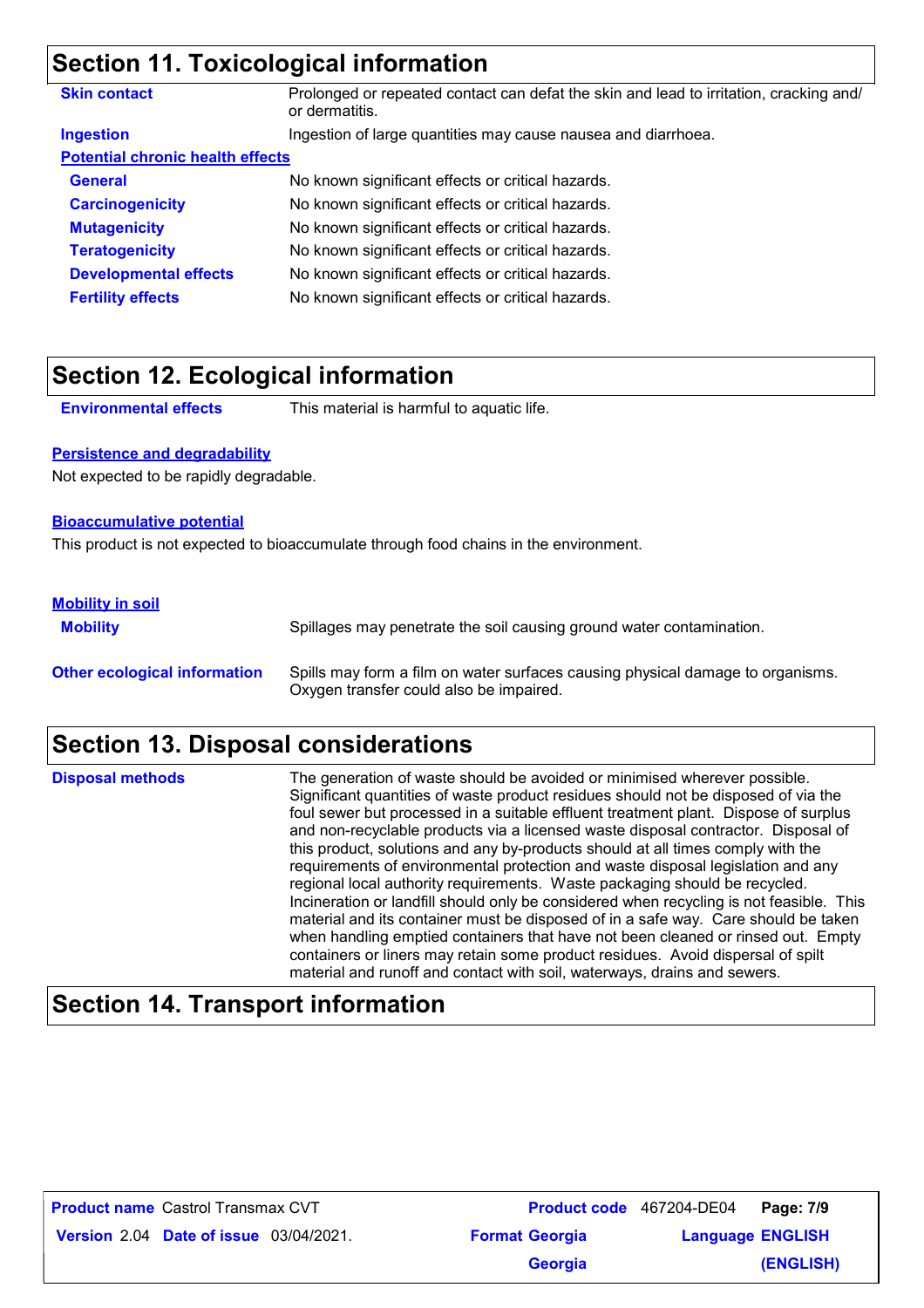| <b>Section 14. Transport information</b> |                          |                          |  |
|------------------------------------------|--------------------------|--------------------------|--|
|                                          | <b>IMDG</b>              | <b>IATA</b>              |  |
| <b>UN number</b>                         | Not regulated.           | Not regulated.           |  |
| <b>UN proper</b><br>shipping name        |                          |                          |  |
| <b>Transport hazard</b><br>class(es)     | $\overline{\phantom{a}}$ | ٠                        |  |
| <b>Packing group</b>                     | $\overline{\phantom{a}}$ | $\overline{\phantom{a}}$ |  |
| <b>Environmental</b><br>hazards          | No.                      | No.                      |  |
| <b>Additional</b><br><b>information</b>  |                          | $\overline{\phantom{a}}$ |  |

**Special precautions for user** Not available.

### **Section 15. Regulatory information**

### **Regulation according to other foreign laws**

| <b>REACH Status</b>                                             | The company, as identified in Section 1, sells this product in the EU in compliance<br>with the current requirements of REACH. |
|-----------------------------------------------------------------|--------------------------------------------------------------------------------------------------------------------------------|
| <b>United States inventory</b><br>(TSCA 8b)                     | All components are active or exempted.                                                                                         |
| <b>Australia inventory (AICS)</b>                               | At least one component is not listed.                                                                                          |
| <b>Canada inventory</b>                                         | At least one component is not listed in DSL but all such components are listed in<br>NDSL.                                     |
| <b>China inventory (IECSC)</b>                                  | All components are listed or exempted.                                                                                         |
| <b>Japan inventory (ENCS)</b>                                   | At least one component is not listed.                                                                                          |
| <b>Korea inventory (KECI)</b>                                   | At least one component is not listed.                                                                                          |
| <b>Philippines inventory</b><br>(PICCS)                         | All components are listed or exempted.                                                                                         |
| <b>Taiwan Chemical</b><br><b>Substances Inventory</b><br>(TCSI) | All components are listed or exempted.                                                                                         |

### **Section 16. Other information**

| <u>History</u>                    |                            |
|-----------------------------------|----------------------------|
| Date of printing                  | 3/4/2021                   |
| Date of issue/Date of<br>revision | 3/4/2021                   |
| Date of previous issue            | 3/4/2021                   |
| <b>Version</b>                    | 2.04                       |
| <b>Prepared by</b>                | <b>Product Stewardship</b> |

**Date of issue** 03/04/2021. **Version** 2.04 **Format Georgia Language** Castrol Transmax CVT **Page: 8/9** 467204-DE04 **Language ENGLISH (ENGLISH) Product name** Castrol Transmax CVT **Georgia**